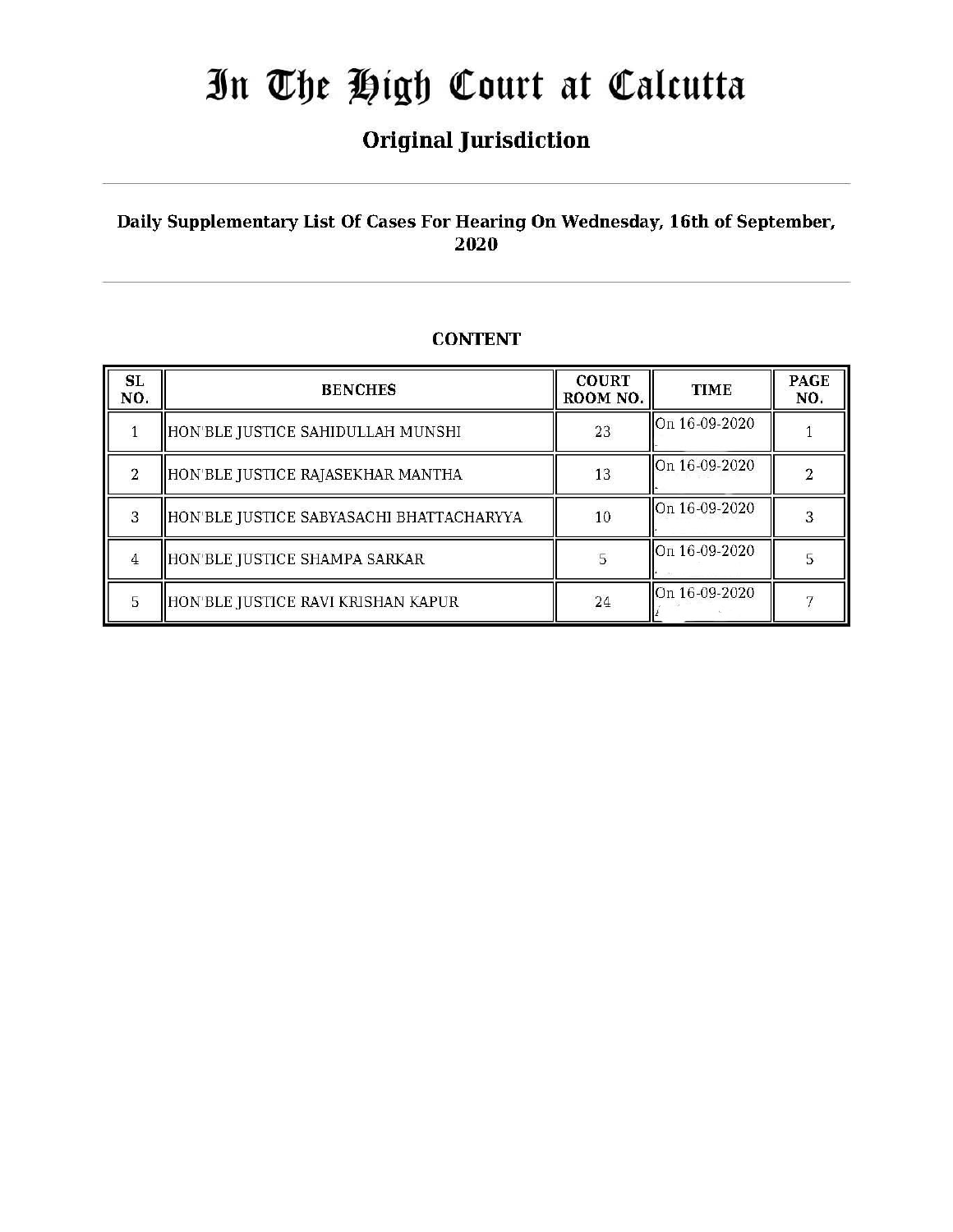

# **Original Side**

**SUPPLEMENTARY CAUSELIST For Wednesday The 16th September 2020**

**COURT NO. 23**

## **SINGLE BENCH ()**

# **HON'BLE JUSTICE SAHIDULLAH MUNSHI (VIA VIDEO CONFERNECE)**

**NOTE: MATTERS WILL BE TAKEN UP THROUGH PHYSICAL HEARING ONLY WHEN BOTH THE PARTIES ARE AGREED.**

## **AFTER COMPLETION OF APPELLATE SIDE MATTERS.**

#### **TO BE MENTIONED**

| 1 | IA NO. GA/78/2020 | IN THE GOODS OF :<br>PRIYAMVADA DEVI BIRLA<br>(DEC) -AND-            | <b>FOX</b><br>FOX & MONDAL | <b>KHAITAN</b><br>KHAITAN & CO. |
|---|-------------------|----------------------------------------------------------------------|----------------------------|---------------------------------|
|   | In TS/6/2004      | Vs<br>HARSH VARDHAN LODHA &<br>ORS. - VS- AJAY KUMAR<br>NEWAR & ORS. |                            |                                 |
| 2 | IA NO. GA/77/2020 | IN THE GOODS OF :<br>PRIYAMVADA DEVI BIRLA<br>(DEC) -AND-            | <b>FOX</b><br>FOX & MONDAL | <b>KHAITAN</b><br>KHAITAN & CO. |
|   | In TS/6/2004      | Vs<br>HARSH VARDHAN LODHA &<br>ORS. - VS- AJAY KUMAR<br>NEWAR & ORS. |                            |                                 |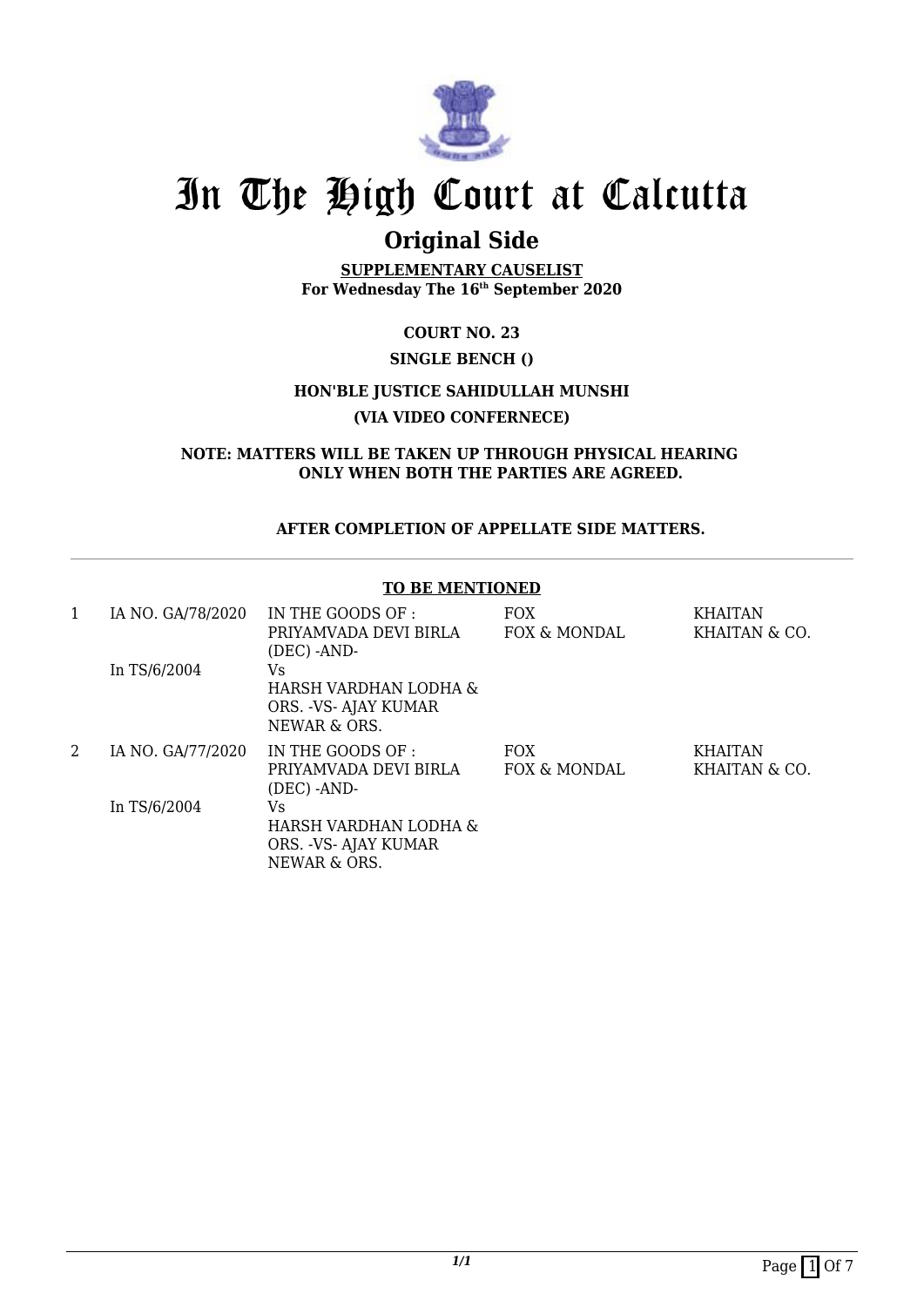

# **Original Side**

**SUPPLEMENTARY CAUSELIST For Wednesday The 16th September 2020**

**COURT NO. 13**

# **SINGLE BENCH ()**

# **HON'BLE JUSTICE RAJASEKHAR MANTHA**

**(VIA VIDEO CONFERNECE)**

**NOTE: MATTERS WILL BE TAKEN UP THROUGH PHYSICAL HEARING ONLY WHEN BOTH THE PARTIES ARE AGREED.**

> **ORIGINAL SIDE DAILY LIST AND SUPPLEMENTARY LIST WILL BE TAKEN UP AFTER APPELLATE SIDE MATTERS.**

## **COURT APPLICATIONS UNDER ART.226**

| WPO/189/2020     | <b>ABHIJIT SAHA</b><br>VS<br>THE STATE OF WEST<br><b>BENGAL AND ORS</b> | <b>ANJAN</b><br><b>BHATTACHARYA</b> |
|------------------|-------------------------------------------------------------------------|-------------------------------------|
| IA NO: GA/1/2020 | <b>NEW MOTIONS</b>                                                      |                                     |
| AP/215/2020      | PAPILLON DEVELOPERS<br>LLP<br>VS<br>DEBJYOTI PAUL AND ANR               | DSP LAW<br><b>ASSOCIATES</b>        |

IA NO: GA/1/2020

# **NEW CHAMBER APPLICATIONS**

| EC/122/2020 | SWAPAN TRADERS | TAPAS DUTTA |
|-------------|----------------|-------------|
|             | VS.            |             |
|             | UNION OF INDIA |             |

IA NO: GA/1/2020(Old No:GA/967/2020)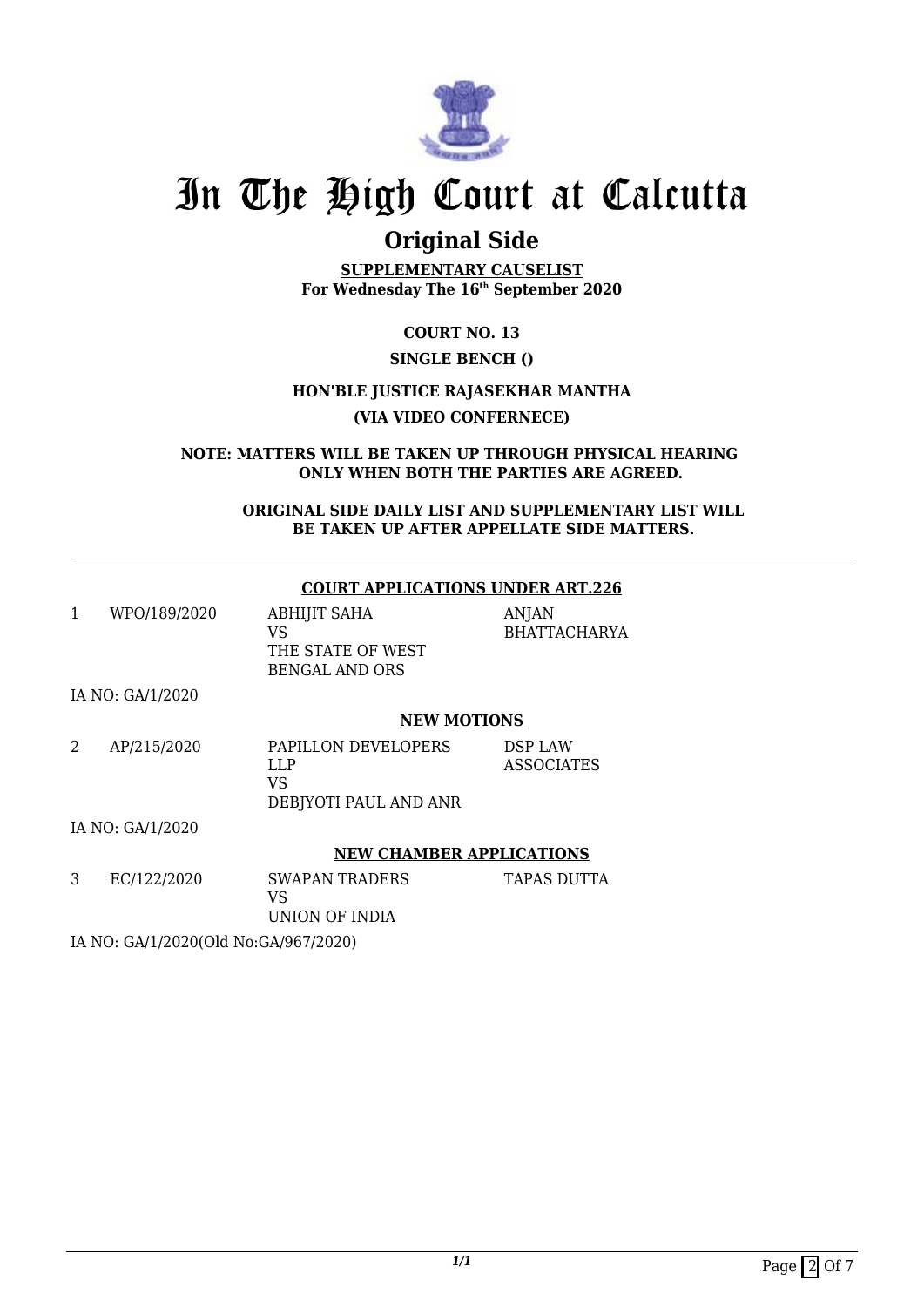

# **Original Side**

**SUPPLEMENTARY CAUSELIST For Wednesday The 16th September 2020**

## **COURT NO. 10**

# **SINGLE BENCH ()**

# **AT 11:00 AM**

# **HON'BLE JUSTICE SABYASACHI BHATTACHARYYA**

#### **(VIA VIDEO CONFERNECE)**

#### **NOTE: MATTERS WILL BE TAKEN UP THROUGH PHYSICAL HEARING ONLY WHEN BOTH THE PARTIES ARE AGREED.**

#### **NOTE : i) ORIGINAL SIDE MATTERS WILL BE TAKEN UP FROM 11:00 A.M. TO 12 NOON.**

#### **ii) MATTERS IN THE SUPPLEMENTARY LIST WILL BE TAKEN UP FIRST AND THEREAFTER DAILY LIST WILL BE TAKEN UP.**

#### **FOR ORDERS**

| $\mathbf{1}$   | IA NO. GA/1/2020<br>(Old No:<br>GA/847/2020)<br>In CS/58/2020   | CMS INFO SYSTEM LIMITED<br>Vs<br><b>BENGAL PROVINCIAL</b><br><b>BANKS CONTRACT</b><br><b>EMPLOYEES</b><br>AAASOCIATIONAND ORS | KHAITAN AND CO<br>KHAITAN AND CO          |
|----------------|-----------------------------------------------------------------|-------------------------------------------------------------------------------------------------------------------------------|-------------------------------------------|
| $\overline{2}$ | IA NO. GA/2/2020<br>(Old No:<br>GA/1002/2020)<br>In CS/58/2020  | CMS INFO SYSTEM LIMITED<br>Vs<br><b>BENGAL PROVINCIAL</b><br><b>BANKS CONTRACT</b><br>EMPLOYEES<br>AAASOCIATIONAND ORS        | KHAITAN AND CO<br>KHAITAN AND CO          |
| 3              | IA NO. GA/1/2020<br>(Old No:<br>GA/964/2020)<br>In WPO/593/2019 | M/S. RAJGARIA TIMBER<br>PRIVATE LIMITED AND ORS.<br>Vs<br>STATE BANK OF INDIA AND<br>ORS.                                     | MULLICK AND CO.<br><b>MULLICK AND CO.</b> |
| 4              | IA NO. GA/2/2020<br>(Old No:<br>GA/965/2020)<br>In WPO/593/2019 | M/S. RAJGARIA TIMBER<br>PRIVATE LIMITED AND ORS.<br>Vs<br>STATE BANK OF INDIA AND<br>ORS.                                     | MULLICK AND CO.<br>MULLICK AND CO.        |

## **NEW MOTIONS**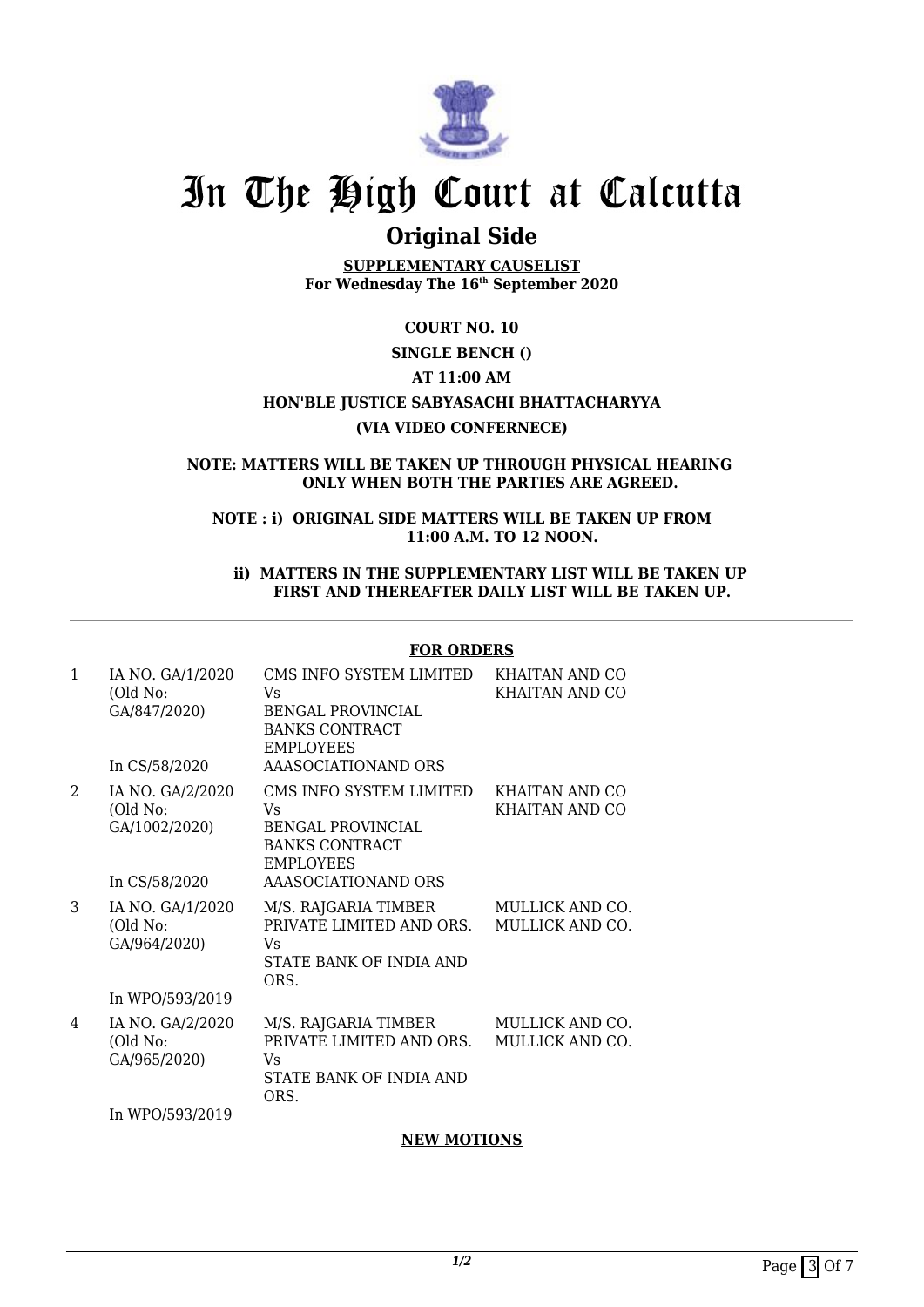# *SUPPLEMENTARY CAUSELIST COURT NO 10-FOR WEDNESDAY THE 16TH SEPTEMBER 2020 HIGH COURT OF CALCUTTA - 2 -*

| 5  | IA NO. GA/27/2020<br>(Old No:<br>GA/545/2020)  | PRASANTA KUMAR<br>MAHAPATRA<br>Vs<br>MONOROMA MAHAPATRA &<br>ORS.        | <b>SINHA</b><br>SINHA & CO.                                                            | SHARMA KAJARIA<br>SHARMA KAJARIA &<br>CO, SURANA<br>CHOUDHURY, PRADEEP<br>KUMAR, N BERLIA |
|----|------------------------------------------------|--------------------------------------------------------------------------|----------------------------------------------------------------------------------------|-------------------------------------------------------------------------------------------|
|    | In CS/23/2009                                  |                                                                          |                                                                                        |                                                                                           |
| 6  | IA NO. GA/28/2020<br>(Old No:<br>GA/1212/2020) | PRASANTA KUMAR<br><b>MAHAPATRA</b><br>Vs<br>MONOROMA MAHAPATRA &<br>ORS. | <b>SINHA</b><br>SINHA & CO.                                                            | SHARMA KAJARIA<br>SHARMA KAJARIA &<br>CO, SURANA<br>CHOUDHURY, PRADEEP<br>KUMAR, N BERLIA |
|    | In CS/23/2009                                  |                                                                          |                                                                                        |                                                                                           |
| 7  | IA NO. GA/4/2020<br>(Old No:<br>GA/969/2020)   | IN THE GOODS OF : RAJIB<br>DEB (DECEASED)<br>Vs<br>n                     | <b>SHROFF</b><br><b>SHROFF &amp;</b><br><b>ASSOCIATES</b>                              |                                                                                           |
|    | In PLA/68/2016                                 |                                                                          |                                                                                        |                                                                                           |
| 8  | IA NO. GA/5/2020<br>(Old No:<br>GA/970/2020)   | IN THE GOODS OF : RAJIB<br>DEB (DECEASED)<br>Vs<br>n                     | <b>SHROFF</b><br><b>SHROFF &amp;</b><br><b>ASSOCIATES</b>                              |                                                                                           |
|    | In PLA/68/2016                                 |                                                                          |                                                                                        |                                                                                           |
| 9  | IA NO. GA/6/2020<br>(Old No:<br>GA/971/2020)   | IN THE GOODS OF : RAJIB<br>DEB (DECEASED)<br>Vs<br>n                     | <b>SHROFF</b><br><b>SHROFF &amp;</b><br><b>ASSOCIATES</b>                              |                                                                                           |
|    | In PLA/68/2016                                 |                                                                          |                                                                                        |                                                                                           |
| 10 | IA NO. GA/7/2020<br>(Old No:<br>GA/972/2020)   | IN THE GOODS OF : RAJIB<br>DEB (DECEASED)<br>Vs<br>n                     | <b>SHROFF</b><br><b>SHROFF &amp;</b><br><b>ASSOCIATES</b>                              |                                                                                           |
|    | In PLA/68/2016                                 |                                                                          |                                                                                        |                                                                                           |
| 11 | IA NO. GA/40/2020<br>(Old No:<br>GA/1056/2020) | BANASREE.NEOGY & ANR.<br>Vs<br>MRS. SOMA GHOSH & ORS.                    | S.SENBARAT,<br>A.K.PAUL, BANASREE<br>NEOGI<br>S.SENBARAT,<br>A.K.PAUL, BANASREE        | T.DUTTA<br>,G.C.SEN,S.GHOSH<br>T.DUTTA<br>,G.C.SEN,S.GHOSH                                |
|    | In CS/41/1989                                  |                                                                          | NEOGI                                                                                  |                                                                                           |
| 12 | IA NO. GA/41/2020<br>(Old No:<br>GA/1057/2020) | BANASREE.NEOGY & ANR.<br>Vs<br>MRS. SOMA GHOSH & ORS.                    | S.SENBARAT,<br>A.K.PAUL, BANASREE<br><b>NEOGI</b><br>S.SENBARAT,<br>A.K.PAUL, BANASREE | T.DUTTA<br>,G.C.SEN,S.GHOSH<br>T.DUTTA<br>,G.C.SEN,S.GHOSH                                |
|    | In CS/41/1989                                  |                                                                          | NEOGI                                                                                  |                                                                                           |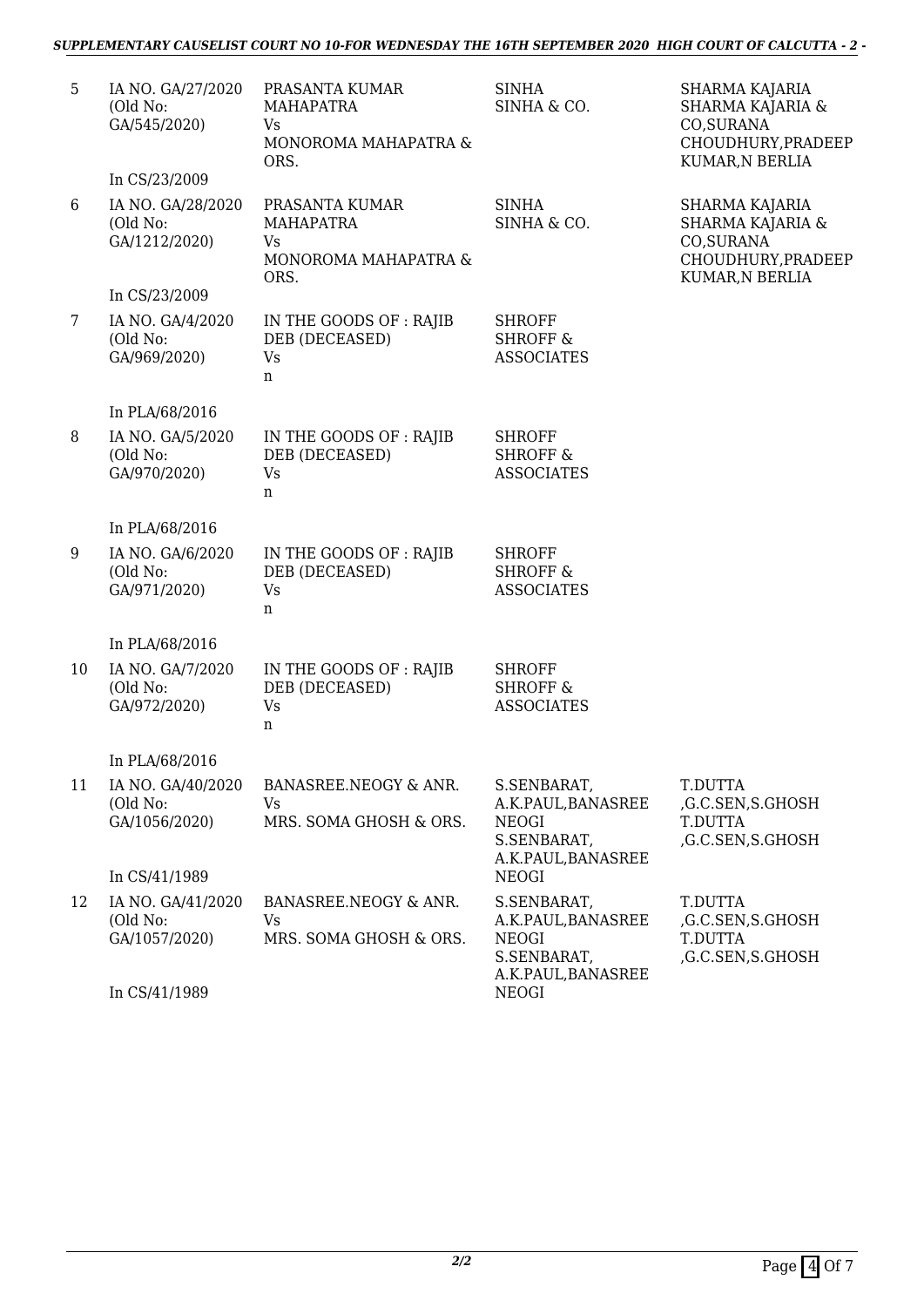

# **Original Side**

**SUPPLEMENTARY CAUSELIST For Wednesday The 16th September 2020**

## **COURT NO. 5**

# **SINGLE BENCH ()**

# **AT 3:30 PM**

## **HON'BLE JUSTICE SHAMPA SARKAR**

## **(VIA VIDEO CONFERNECE)**

#### **NOTE: MATTERS WILL BE TAKEN UP THROUGH PHYSICAL HEARING ONLY WHEN BOTH THE PARTIES ARE AGREED.**

## **NOTE: (I) DAILY LIST WILL BE TAKEN UP FIRST.**

#### **(II) ORIGINAL SIDE MATTERS WILL BE TAKEN UP AT 3:30 P.M.**

## **(III) MATTERS WILL BE TAKEN UP SERIALLY.**

#### **(IV) ITEM NOS. 2 OF THE DAILY LIST DATED 16/09/2020 IS APPEARING WRONGLY AND THE SAME WILL NOT BE TAKEN UP BY THIS BENCH.**

#### **NEW MOTIONS**

| 1 | AP/187/2020                                                      | SREI EQUIPMENT FINANCE<br>LIMITED<br>VS.<br><b>SEIRRA INFRAVENTURE</b><br>PRIVATE LIMITED                            | SINHA AND CO.                                                |
|---|------------------------------------------------------------------|----------------------------------------------------------------------------------------------------------------------|--------------------------------------------------------------|
| 2 | AP/236/2020<br>[NO PAPER]                                        | ADITYA BIRLA HOUSING<br><b>FINANCE LIMITED</b><br>VS.<br><b>IDEAL REAL ESTATE</b><br>PRIVATE LIMITED AND ORS         | <b>ASHOK KUMAR</b><br>SINGH                                  |
|   | IA NO: GA/1/2020(Old No:GA/1163/2020)                            |                                                                                                                      |                                                              |
| 3 | AP/239/2020                                                      | SREI EQUIPMENT FINANCE<br><b>LIMITED</b><br>VS.<br><b>ECOGREEN ENVIROTECH</b><br><b>SOLUTION LIMITED AND</b><br>ANR. | SINHA AND CO.                                                |
| 4 | IA NO. GA/3/2020<br>(Old No:<br>GA/1014/2020)<br>In $AP/25/2016$ | <b>GODREJ PROJECTS</b><br>DEVELOPMENT LTD<br>Vs.<br><b>SIMOCO</b><br>TELECOMMUNICATIONS<br>(SOUTH ASIA) LTD AND ANR  | <b>CHOUDHURY</b><br><b>CHOUDHURY'S LAW</b><br><b>OFFICES</b> |
|   |                                                                  |                                                                                                                      |                                                              |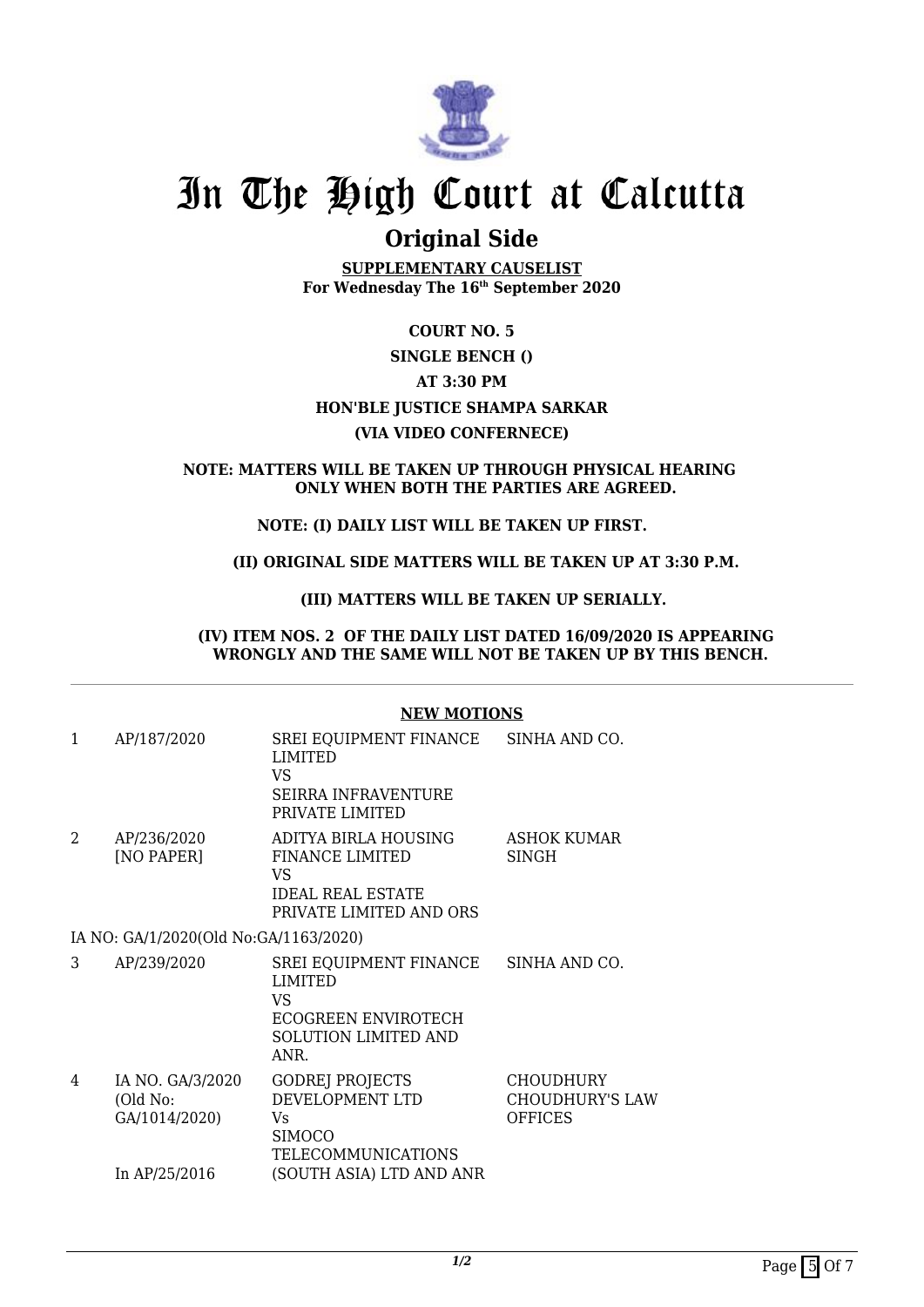| 5  | IA NO. GA/2/2020<br>(Old No:<br>GA/1013/2020) | <b>GODREJ PROJECTS</b><br>DEVELOPMENT LTD<br><b>Vs</b><br><b>SIMOCO</b>                                      | <b>CHOUDHURY</b><br><b>CHOUDHURY'S LAW</b><br><b>OFFICES</b>                                       |
|----|-----------------------------------------------|--------------------------------------------------------------------------------------------------------------|----------------------------------------------------------------------------------------------------|
|    | In AP/25/2016                                 | <b>TELECOMMUNICATIONS</b><br>(SOUTH ASIA) LTD AND ANR                                                        |                                                                                                    |
|    |                                               | <b>NEW CHAMBER APPLICATIONS</b>                                                                              |                                                                                                    |
| 6  | EC/245/2012<br>[NO PAPER]                     | MAGMA FINCORP LIMITED<br><b>VS</b><br>RAKESH AGARWAL & ANR.                                                  | SINHA & CO.                                                                                        |
| 7  | EC/648/2018                                   | MAGMA FINCORP LIMITED<br><b>VS</b><br>JOY PRAKASH SINGH &<br>ANR.                                            | SINHA & CO.                                                                                        |
| 8  | EC/527/2019                                   | MAGMA FINCORP LIMITED<br><b>VS</b><br>METRONIC ENGINEERING<br>PVT. LTD. AND ORS.                             | SINHA AND CO.                                                                                      |
| 9  | EC/77/2020                                    | <b>RELIANCE</b><br><b>INFRASTRUCTURE LIMITED</b><br><b>VS</b><br>DAMODAR VALLEY<br>CORPORATION               | PUSHAN MAJUMDAR                                                                                    |
|    |                                               |                                                                                                              | IA NO: GA/1/2020(Old No:GA/548/2020), GA/2/2020(Old No:GA/906/2020), GA/3/2020(Old No:GA/907/2020) |
| 10 | EC/94/2020                                    | MAGMA FINCORP LIMITED<br><b>VS</b><br>ODTIN FOOD SOLUTIONS<br>PRIVATE LIMITED AND ORS.                       | SINHA AND CO.                                                                                      |
|    |                                               | <b>CONTEMPT MATTERS</b>                                                                                      |                                                                                                    |
| 11 | CC/4/2020                                     | <b>BALMER LAWRIE AND</b>                                                                                     | <b>PUSPAL</b>                                                                                      |
|    |                                               | COMPANY LIMITED EX-<br>OFFICERS FORUM AND<br>ANR.<br><b>VS</b><br>PRABAL BASU                                | <b>CHAKRABORTY</b>                                                                                 |
|    |                                               | IA NO: GA/1/2020(Old No:GA/1036/2020), GA/2/2020(Old No:GA/1038/2020)                                        |                                                                                                    |
|    | wt12 WPO/394/2004                             | <b>BALMER LAWRIE &amp;</b><br>CO.LTD.EX-OFFICERS<br><b>FORUM</b><br><b>VS</b><br>BALMER LAWRIE & CO.<br>LTD. | ARUN KUMAR MITRA                                                                                   |
|    |                                               | IA NO: GA/1/2004(Old No:GA/1257/2004), GA/2/2014(Old No:GA/3505/2014)                                        |                                                                                                    |